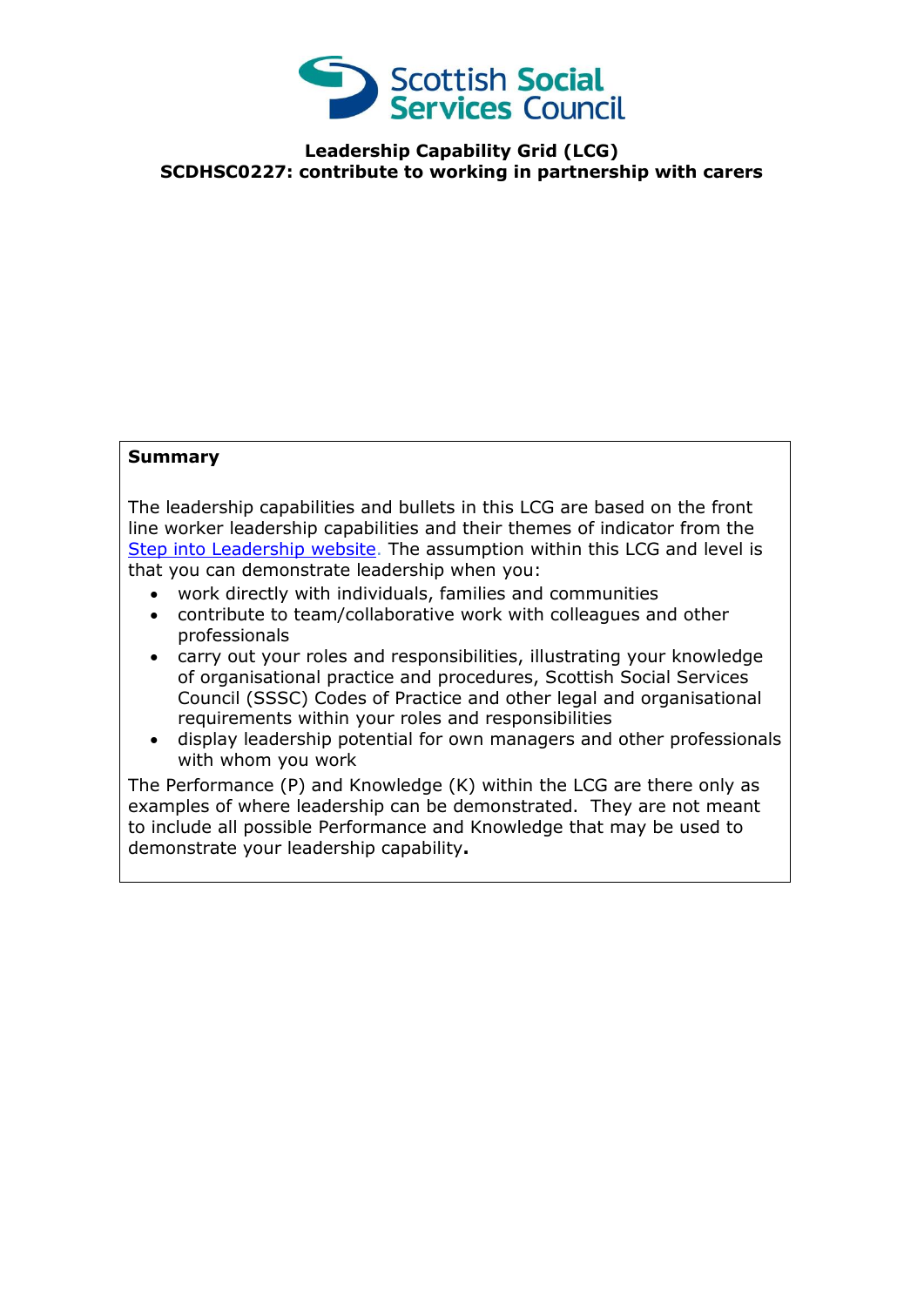

## **Leadership Capability Grid (LCG) SCDHSC0227: contribute to working in partnership with carers**

| Leadership<br>capabilities         | When contributing to working in partnership with carers you can<br>demonstrate leadership capabilities by:                                                                                                                                                                                                                                                                                                                                                                                                                                                                                                                                                                                        |
|------------------------------------|---------------------------------------------------------------------------------------------------------------------------------------------------------------------------------------------------------------------------------------------------------------------------------------------------------------------------------------------------------------------------------------------------------------------------------------------------------------------------------------------------------------------------------------------------------------------------------------------------------------------------------------------------------------------------------------------------|
| <b>Vision</b>                      | Providing a vision for individuals, families, communities, colleagues and<br>your organisation when you:                                                                                                                                                                                                                                                                                                                                                                                                                                                                                                                                                                                          |
|                                    | See how best to make a difference when actively preparing,<br>undertaking and reviewing activities, supporting individuals ( $P_3$ , 4, 6,<br>8, 10, 11, 20, 22; K1-7, 14, 15), accessing and using related<br>information (P1, 2), using observation and feedback (P9, 10), seeking<br>advice $(P19)$<br>• Communicate and promote ownership of the vision when working<br>with individual (P3, 4, 6, 8, 10, 11, 20, 22; K1-5, 14, 15), working<br>with others ( $P17-20$ ; K10, 11) and recording and reporting ( $P13$ ,<br>16)                                                                                                                                                                |
|                                    | • Promote social service values when working with individuals ( $P_3$ , 4,<br>6, 8, 10, 11, 20, 22; K 1-7, 14, 15), observing and evaluating (P7,<br>9,12), working with others ( $P17-20$ ; K10, 11) and when recording<br>and reporting $(P13, 16)$                                                                                                                                                                                                                                                                                                                                                                                                                                             |
|                                    | • See the bigger picture when demonstrating knowledge and practice of<br>organisational, local and national policies and procedures (K1-7, 14,<br>15) reviewing and evaluating activities (P8-12) and identifying and<br>implementing change to activities (P17, 18, 20-22)                                                                                                                                                                                                                                                                                                                                                                                                                       |
| Self-                              | Displaying self leadership when you:                                                                                                                                                                                                                                                                                                                                                                                                                                                                                                                                                                                                                                                              |
| leadership                         | • Demonstrate and adapt leadership when supporting individuals<br>prepare for and undertake the activities (P3-6; $K1-7$ , ), reviewing<br>activities ( $P8-12$ , 15, 17) and overcoming barriers ( $P18$ , 19)<br>• Improve own leadership by seeking advice (P19)<br>• Take intelligent risks when supporting individuals to prepare for $(P3, P3)$<br>4; K1-7, 14, 15) and carry out the activity (P5, 6; K8, 9, ) and when<br>reviewing the effectiveness including changes needed (P8-12, 15, 17,<br>$20 - 22$<br>• Demonstrate and promote resilience when adapting practice and<br>overcoming barriers (P8-12,15, 17-22; K1-5, 10-12)<br>Challenge discrimination and oppression $(K 1-5)$ |
| <b>Motivating</b><br>and inspiring | Motivating and inspiring others when you:<br>• Inspire people by personal example (P3, 4, 8, 10, 11, 17-20, 22; K1-<br>5, 8, 14, 15)<br>• Recognise and value the contribution of others (P3, 4, 6, 8, 10, 11,                                                                                                                                                                                                                                                                                                                                                                                                                                                                                    |
|                                    | 17; $K10, 11$<br>• Support the creation of a learning and performance culture with<br>individuals and others ( $P8-12$ , 17-20; $K1-7$ )                                                                                                                                                                                                                                                                                                                                                                                                                                                                                                                                                          |
| <b>Empowering</b>                  | Empowering people when you:<br>• Enable leadership at all levels (P3, 4, 8-12, 15, 17, 18, 20-22; K8-9,<br>$16-20)$<br>Support the creation of a knowledge and management culture by<br>$\bullet$<br>seeking and providing information to enable understanding $(P4, 8-12,$<br>17-19; K16-20, 23; 39)                                                                                                                                                                                                                                                                                                                                                                                             |